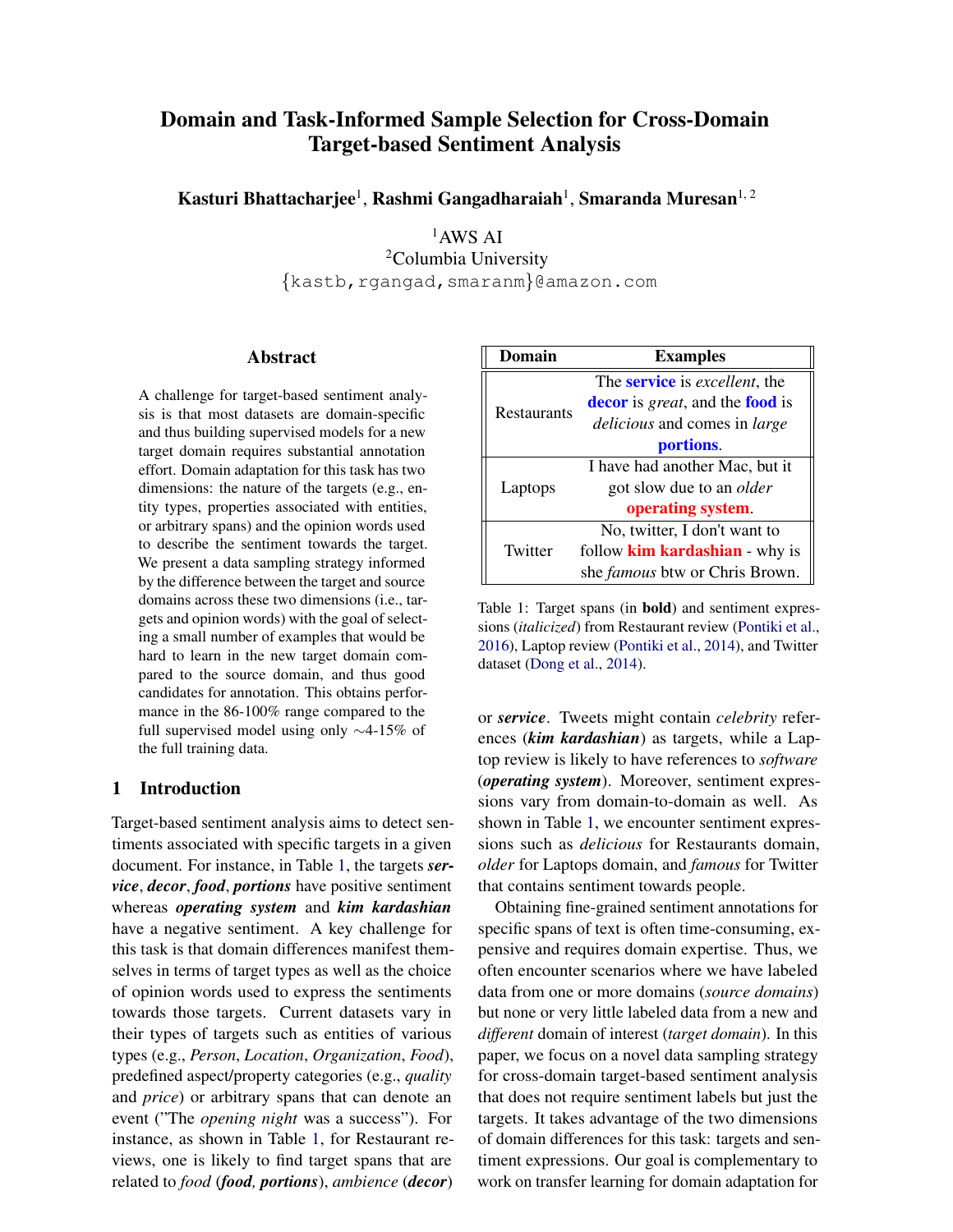this task (Rietzler et al., 2020).

Our proposed selection strategy aims to pick examples that are *informative* and *representative* of the target domain. To capture informativeness, a commonly used criteria in active learning settings (Settles and Craven, 2008; McCallum and Nigam, 1998), we use entropy-based sampling (Wang et al., 2017; Wang and Shang, 2014; Settles, 2009). This helps us sample examples that the model is most uncertain about in its sentiment predictions for given *targets*. Although entropy-based sampling is popular in active learning settings, to the best of our knowledge, it has not been applied to the task of sample selection for cross-domain targeted sentiment analysis. Further, we use Relative Salience (Mohammad, 2011) to pick examples containing *sentiment expressions* that are more *representative* of the target domain w.r.t the source domain. The efficacy of our data sampling strategy is tested by comparing the performance of the trained models on the sampled data against models trained on strong baselines such as entropy-based sampling (Section 3). Our proposed sampling strategy achieves performance in the 86-100% range compared to the full supervised model using only  $\sim$ 4-15% of the full training data.

#### 2 Datasets

We use three labeled datasets in English for targebased sentiment analysis that vary in domain - SemEval 2016 Task 5 (Pontiki et al., 2016) containing restaurant reviews (R); SemEval 2014 Task 4 (Pontiki et al., 2014) containing laptop reviews (L) and a Twitter dataset (T) introduced by Dong et al., which contains tweets about celebrities (*Britney Spears*, *Lady Gaga*), products (*xbox*, *Windows 7*), and companies (*Google*). A *document* for R and L refers to a sentence of a review, with most documents containing a single target, and some containing multiple targets as well (30% of R-train, 38% of L-train). A tweet is a document for T, with each of them containing a single target. R and T contain Positive, Negative and Neutral sentiment labels for the target spans while L contains *Conflict* as a sentiment label. To maintain parity with  **and** T, we drop the conflict label from L. We retain the original train-test splits for all 3 datasets. Additionally, we sample 10% of the training data at random for a validation set.

| <b>Split</b> | $#$ Docs         | # Pos, Neg, Neu spans |
|--------------|------------------|-----------------------|
| R-Train      | 1103             | 1107 397 61           |
| $R-Va$       | 131              | 129418                |
| $R-Test$     | $\overline{420}$ | 468 114 30            |
| L-Train      | 1320             | 884 786 434           |
| L-Val        | 146              | 110 84 30             |
| L-Test       | 411              | 341 128 169           |
| T-Train      | 5588             | 1420 1392 2776        |
| T-Val        | 659              | 141 168 350           |
| T-Test       | 691              | 173 173 345           |

Table 2: Dataset stats. R=SemEval 2016 Restaurant Reviews, L=SemEval 2014 Laptop Reviews, T=Twitter. Pos=Positive, Neg=Negative and Neu=Neutral sentiments.

| Setting           | <b>Highest RS scoring words</b>                |
|-------------------|------------------------------------------------|
| $R \rightarrow L$ | easy, new, other, same, many, perfect          |
| $L \rightarrow R$ | good, delicious, friendly, attentive, romantic |
| $L \rightarrow T$ | new, real, bad, last, famous, dead             |

Table 3: Words with highest Relative Salience (RS) scores for each cross-domain setting.

#### 3 Methodology

Entropy-based Sampling. In order to sample documents that contain hard-to-classify spans from the target domain, we use an uncertainty-based sampling method, that uses entropy (Shannon, 1948) to discover documents containing *targets* the model is uncertain about. Let  $D_s$  and  $D_t$  represent the training data for the *source* and *target* domains respectively. For each document in *Dt*, we predict the probability distribution over the 3 sentiment labels for *each target*, using a model trained on  $D_s$ , and compute the entropy per target prediction. The *average entropy* across all targets of the document indicates the *overall uncertainty* for the document. This aims to select documents based on informativeness.

Relative Salience (RS) based Sampling. We use Relative Salience (Mohammad, 2011) as a way to extract sentiment expressions that are more *representative* of the target domain when compared to the source domain. Based on the simplifying assumption that sentiment towards target spans are expressed through adjectives, we first extract all adjectives for each dataset using a Partsof-Speech tagger. For each cross-domain experiment, we compute the RS of an adjective *w* as,  $RS(w|D_s, D_t) = f_t/N_t - f_s/N_s$ , where, *f* represents the frequency of occurrence of *w* in the training data, while *N* represents the total number of words in the training data. The subscripts *s* and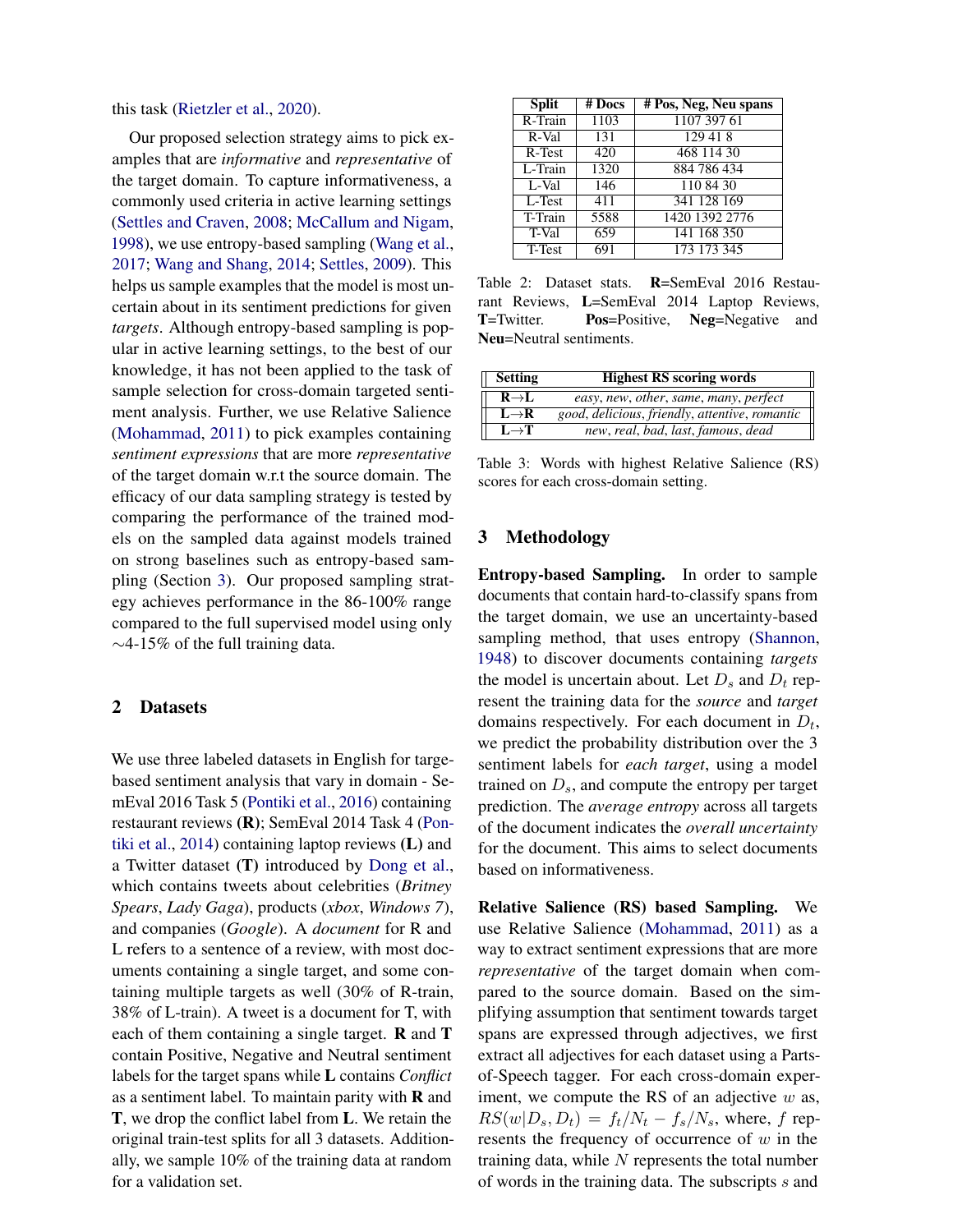| <b>Setting</b>    | <b>Sampling Strategy</b> | <b>Sample Documents Picked</b>                                                      |
|-------------------|--------------------------|-------------------------------------------------------------------------------------|
| $L \rightarrow R$ | <b>Relative Salience</b> | Be sure to try the seasonal, and always <i>delicious</i> , specials.                |
|                   | Entropy                  | I had Lobster Bisque it has 2 oz. of Maine Lobster in it.                           |
| $R \rightarrow L$ | <b>Relative Salience</b> | I like how the Mac OS is so simple and <i>easy</i> to use.                          |
|                   | Entropy                  | pros: the macbook pro notebook has a large <b>battery life</b> and you wont have to |
|                   |                          | worry to charge your laptop every five hours or so.                                 |
|                   | <b>Relative Salience</b> | "Sonny helped me grow, and become more aware of the media, and paparazzi, and       |
| $I \rightarrow T$ |                          | the <i>famous</i> life. It makes me think twice." - demi lovato.                    |
|                   | Entropy                  | Gorbachev's 80th birthday was a huge success! among the guests were arnold          |
|                   |                          | schwarzenegger, Sharon Stone and Kevin Spacey. Exciting!                            |

Table 4: Examples selected by RS-based and Entropy-based sampling for various cross-domain settings. *Italics* shows sentiment expressions used by RS, while bold shows the targets picked by the Entropy-based method.

*t* stand for *source* and *target* respectively. Note that labels are not considered for this, just the raw documents. Thus, RS score of a sentiment expression captures its importance in the target domain, w.r.t the source domain (see examples in Table 3). For each cross-domain scenario, we select documents from the target training set that contain any of the top 10 adjectives with the highest RS score.

RS+Entropy Sampling. Our proposed method of sampling involves selecting documents collected from both the Relative Salience and Entropy-based methods in different proportions for model training. Given the number of documents we wish to sample, the various combinations we experiment with include selecting 50%-50%, 30%-70% and 20%-80% from RS and entropy-based strategies, respectively. Depending on the combination, we first pick the top *k* documents ordered from highest to lowest entropy score, followed by the remaining number of documents picked from the RS set. In Table 4, we provide a few document samples picked by RS and Entropy. As expected, the RS method picks examples containing sentiment expressions that are more relevant to the target domain. With L (source)  $\rightarrow$  R (target), we see sentiment expressions such as *friendly*, *delicious* and *romantic* that are more representative of the Restaurant domain (see Table 3). Meanwhile, the Entropy-based approach selects examples that the model is most uncertain about. For example, targets such as Lobster bisque are unlikely to be present in the Laptops domain and result in the model's uncertainty in predictions. A similar behavior is observed with  $R \rightarrow L$  and  $L \rightarrow T$ .

## 4 Model & Experimental Setup

The underlying model we use for target-based sentiment classification is a BERT model (Devlin et al., 2019). The model accepts as input the entire document and target spans with boundaries. The document is first encoded by BERT and span boundaries

| <b>Setting</b>    | <b>Sampling</b><br><b>Strategy</b> | Pos F1 | Neg F1 | Neu F1 |
|-------------------|------------------------------------|--------|--------|--------|
|                   | RS+Entropy                         | 85.03  | 72.30  | 52.08  |
| $R \rightarrow L$ | Entropy                            | 83.92  | 71.97  | 48.20  |
|                   | Random                             | 82.66  | 71.92  | 39.84  |
| $L \rightarrow R$ | RS+Entropy                         | 94.34  | 77.64  | 28.00  |
|                   | Entropy                            | 94.27  | 78.71  | 20.00  |
|                   | Random                             | 92.04  | 71.89  | 00.00  |
| $L \rightarrow T$ | RS+Entropy                         | 58.39  | 62.91  | 71.37  |
|                   | Entropy                            | 53.51  | 60.06  | 70.26  |
|                   | Random                             | 55.11  | 59.51  | 69.85  |

Table 5: F1 for each sentiment class obtained using various sampling strategies.

are used to pool tokens to form a span representation. Using span representation and the document as context, we perform multi-class classification to predict the sentiment for each span, by minimizing cross-entropy loss across sentiment labels.

Experimental Setup & Baselines. SemEval datasets both consists of reviews in two different domains (restaurants and laptops). For our experiments, we explore both  $(R\rightarrow L)$  and  $(L\rightarrow R)$  as cross-domain settings. Further, we use the Twitter dataset that is different in genre to both L and R, and choose  $L \rightarrow T$  as the cross-domain setting.

We first train the BERT model on *labeled* training data of the source domain. Documents from the target domain are then sampled using our proposed sampling method which is used to train the model. Model performance on target domain is reported using Macro F1. We experiment with a varying number *n* of sampled documents, starting with a small value (25 documents for Laptops and Restaurants, and 50 for Twitter) and going up to  $\sim$ 15% of the training data for our experiments. Our baselines includes selecting a subset of *n* documents from the target domain at random as well as selecting the top *n* using entropy-based sampling only. For each experiment, we use the corresponding validation set for hyper-parameter optimization.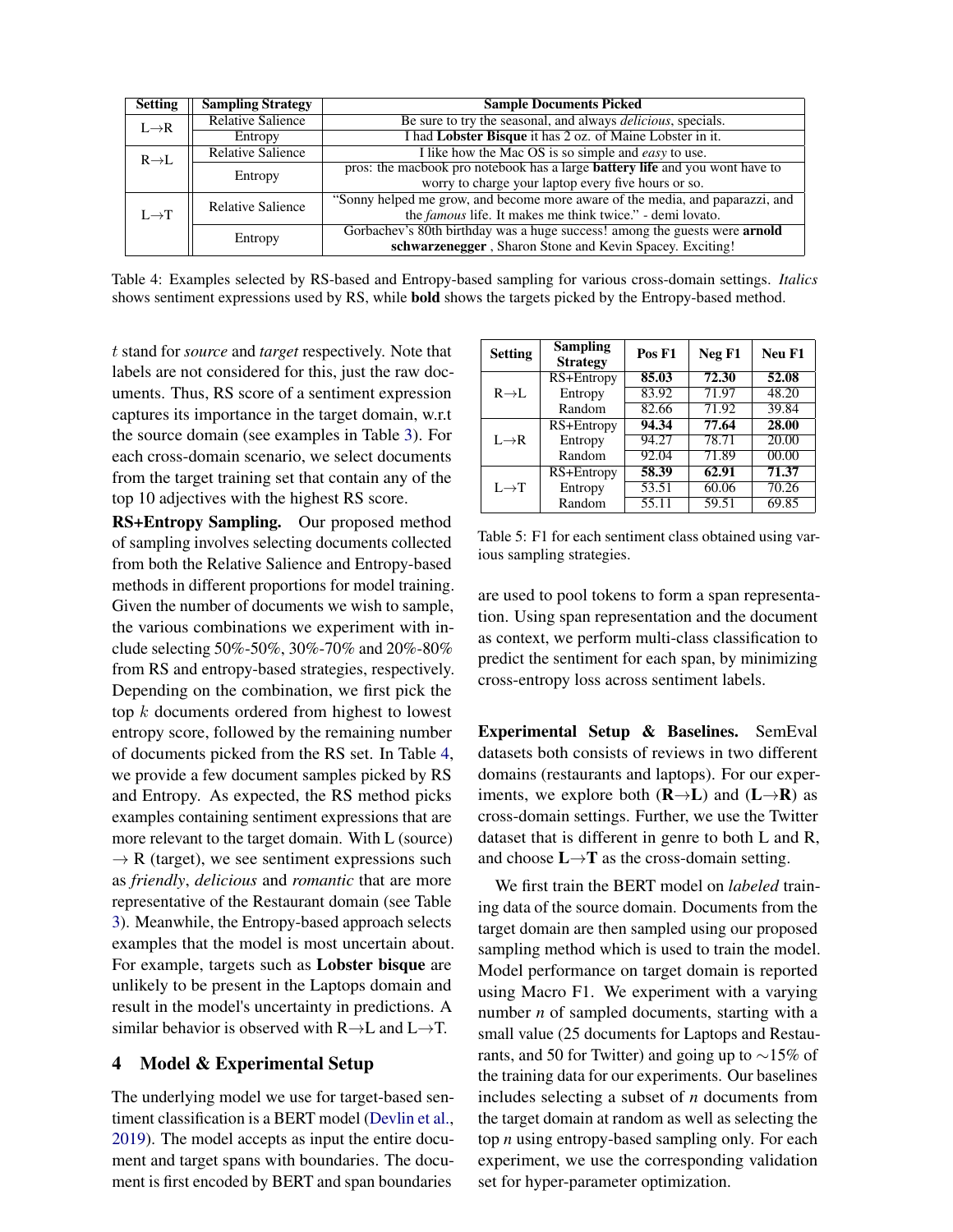| <b>Setting</b>    | <b>Samples</b>                                                                                                                     | Entropy  | RS+Entropy |
|-------------------|------------------------------------------------------------------------------------------------------------------------------------|----------|------------|
| $R \rightarrow L$ | <b>Price</b> was higher when purchased on MAC when compared to price<br>showing on PC when I bought this product.                  | Neutral  | Negative   |
| $L \rightarrow R$ | Nice <b>ambience</b> , but highly overrated place.                                                                                 | Neutral  | Positive   |
| $L \rightarrow T$ | Quality night, amazing costumes but got ta say <b>lady gaga</b> was the best<br>though poor gaga left shoes and phone in my car ha | Negative | Positive   |

Table 6: Targets from test set that were *incorrectly* labeled by model trained using entropy-based sampled data, but were *correctly* predicted by model trained using the RS+Entropy sampled data.



Figure 1: F1 on the corresponding test sets (a) Laptops for  $R \rightarrow L$  (b) Restaurants for  $L \rightarrow R$  (c) Twitter for  $L \rightarrow T$ .

# 5 Results

Figure 1 shows the mean Macro F1 scores (with standard deviation over 3 runs) for all three crossdomain settings with various sizes of sampled data. We find our proposed method to outperform both baselines for each cross-domain setting. In addition, Table 7 represents the amount of sampled data used by the model for training in these cross-domain settings and corresponding Macro F1 achieved as compared to a model trained with the full labeled training data. For  $R \rightarrow L$ , we achieve 100% of Macro F1 as compared to the fully supervised case with only  $\sim$ 4% of the training documents (4% of training instances). For  $L \rightarrow T$ , we obtain 92.26% of the supervised setting with  $\sim$ 11% of the training documents ( $\sim$ 11% of training instances). For  $L \rightarrow R$ , our proposed method achieves within  $\sim$ 86.68% of the fully supervised setting with  $\sim$ 15% of the training documents ( $\sim$ 15% of training instances). Further, as shown in Table 5, RS+Entropy strategy outperforms both Entropy and Random baselines for each class, across all cross-domain settings.

| <b>Setting</b>    | % of Supervised<br><b>Model Macro F1</b> | $%$ Train |
|-------------------|------------------------------------------|-----------|
| $R \rightarrow L$ | 100                                      | ${\sim}4$ |
| $L \rightarrow T$ | 92.26                                    | $\sim$ 11 |
| $L \rightarrow R$ | 86.68                                    | $\sim$ 15 |

Table 7: Comparison with fully supervised setting.

Error Analysis In Table 6, we show examples of targets for each cross-domain setting for which the model trained on Entropy-based sampled data makes errors in prediction, while model trained on RS+Entropy sampled data predicts correctly.

#### 6 Conclusion

We propose a data sampling strategy for crossdomain target-based sentiment analysis that selects examples based on the two dimensions of domain differences for the task - targets and sentiment expressions. The proposed method combining Relative Salience and Entropy based sampling, when applied to three different cross-domain settings, is able to extract samples that are both informative and representative of the target domain. This helps the model achieve 86-100% of fully supervised performance using only 4-15% of the full training data, thus helping to reduce annotation cost. Further, it outperforms random and entropy-based baselines both in label-wise and overall model performance.